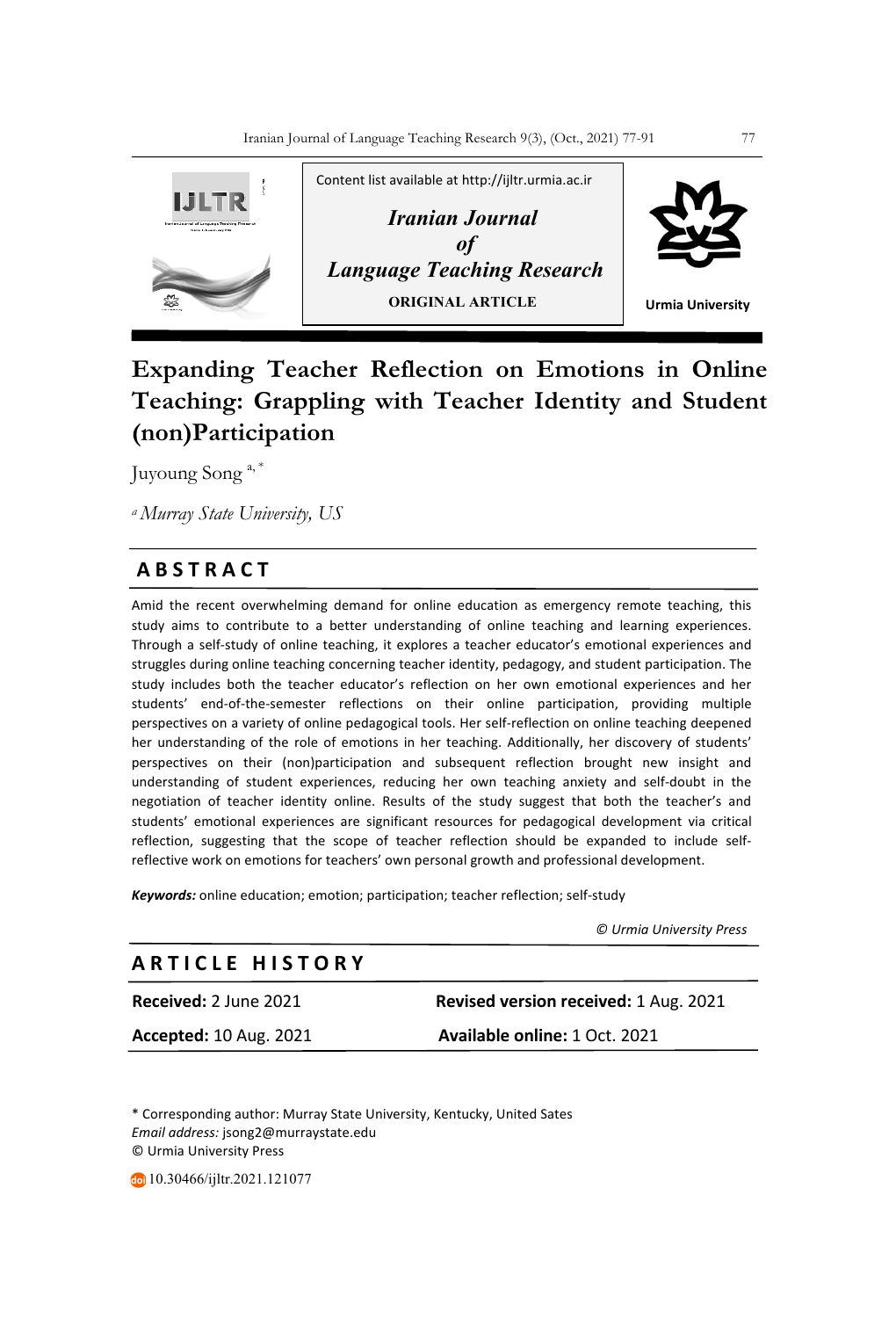# **Introduction**

Scholarly reflection on teaching and teacher education has tended to focus on cognitive analysis of teaching skills and approaches (Zembylas, 2014). But some scholars resist the side-lining of emotions seemingly required by institutional norms as "professionalism" in teaching. Leaving emotions out of teaching also demands a great deal of emotional labor, the work necessary to manage emotions by suppressing real feelings to display other "legitimate" emotional expressions (Hochschild, 1983). The emotional labor often leads to teacher-burnout, self-isolation, and teacher-dropout. In order to minimize the negative effects of this kind of emotional labor, teachers must learn to reflect critically on their emotions. Research on teacher emotions shows that emotions are constructed in relation to power relations, ideology, and culture in sociocultural and institutional contexts of teaching and that the construction of teacher identity is fundamentally affective (Benesch, 2017; Gkonou & Miller, 2019; Wolff & De Costa, 2017; Zembylas, 2014). Thus, an investigation of teacher identity and trajectory of professional development from an affective perspective will provide a richer understanding of the teacher self.

Teaching in an online context compounds challenges and aggravates teachers' feelings of vulnerability, but research on common predicaments of online teaching in language teacher education is rare. Amid the recent and overwhelming demand for online teaching for all disciplines, this study aims to contribute to a better understanding of online teaching experiences through a self-study. The study incorporates a teacher educator's reflection of her online teaching and her students' reflections on their online participation. The results of the study will help disentangle struggles inherent in seeking one's own notion of good teaching while at the same time negotiating teacher identity and developing new forms of pedagogy in the online context. Two questions guided the self-exploration: (1) What are a teacher's primary emotional experiences and challenges in online teaching?; (2) How might self-reflection on one's own and students' emotional experiences influence professional development in the areas of teacher identity and pedagogy?

### **Emotions and Online Education**

Studies show that traditional teacher-educator coursework gives insufficient attention to online teacher development and content-specific student learning needs (Keengwe & Kang, 2012; Peercy et al., 2016). As a result, many teachers are inexperienced both in online learning and in online teaching, leaving them underprepared for online course design and student learning in the virtual context (Cutri & Whiting, 2018). Merely transferring existing lectures and activities to an online course management system does not constitute effective technology integration for online education (Oliver & Stallings, 2014). The inadequacy of this direct transfer approach lowers teacher confidence as the transition from face-to-face learning to online courses presents many challenges to teachers and learners.

The assumption that electronic learning is less emotional and more impersonal than face-to-face learning must be challenged; emotion is hardly absent from online contexts. Research demonstrates that feelings of loneliness, isolation, anxiety and anxiety-management are a significant challenge for online teachers (MacFadden, 2005; Reupert et al., 2009). Students' negative emotional experiences may escalate online, with higher levels of reported boredom, anxiety, anger, and overall lower feelings of enjoyment (Conrad, 2005; Marchand & Gutierrez, 2012; Zembylas, 2008). In this regard, it is suggested that paying greater attention to the emotional landscape of online learning and addressing emotional issues as they arise may be the most effective way to facilitate online education (MacFadden, 2005). For this, MacFadden (2005) proposed a *constructivistic, emotionally-oriented model* (COM) that prioritizes students' feelings of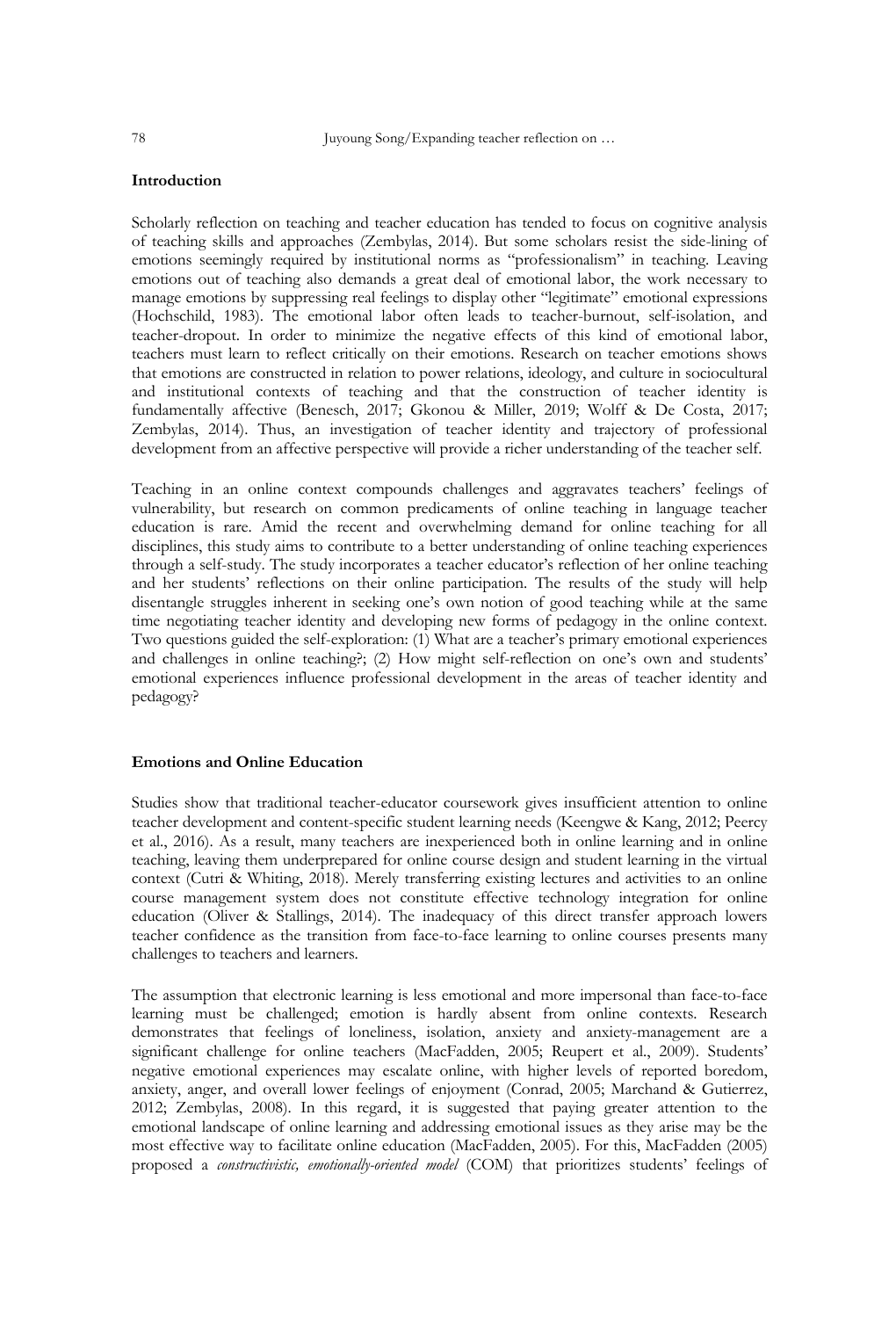security, so that they may more easily engage in online learning and communication and be more likely to respond positively to academic challenges and critical thinking.

Despite similarities in students' emotional experiences in online and in-person courses (Daniels & Stupnisky, 2012), there are some differences in students' emotional experiences regarding online learning that can be attributed to unique online pedagogical tools and approaches (Zembylas, 2008). Students showed favorable attitudes towards synchronous activities (D'Errico, Paciello, & Cerniglia, 2016). For example, students' negative emotions such as loneliness and isolation have been found to decrease when they experience connectedness to their peers within the in-person classroom setting in a hybrid course. The in-person part of student interaction in an online/hybrid course increases students' self-confidence and overall performance (Zembylas, 2008). Asynchronous online discussion allowing students and teachers time to reflect and refine discussion contributions does not necessarily reduce anxiety for some students and teachers, due to the fact that written comments tend to carry greater weight than verbal speech (Benfield, 2000). Synchronous face-to-face video conferencing seems to intensify the emotional dynamics of online experiences due to the challenges of missing conversational cues and rhythms (Conrad, 2005). But some online students learn to utilize learning strategies that allow for more effective emotional regulation online. Because online education gives students more flexibility for their own time management, they can learn to manage their anxiety and perform better (Marchand & Gutierrez, 2012), indicating that learners' negative emotional experiences do not necessarily correlate with low academic performance online.

Research on teacher emotions with respect to online teaching is limited, but teachers, like their students, also experience feelings of anxiety, isolation, and devaluation. Teachers find that online courses limit opportunities for dialogue (Horzum, 2015), a problem for which teachers feel responsible, thereby exacerbating their feelings of vulnerability. Additionally, the top-down pressure for providing conveniently accessible course content and implementing more lenient and flexible assessment to lower student anxiety and maintaining enrollment numbers leaves teachers feeling devalued (Regan et al., 2012). For teachers, these feelings of being devalued are intensified in the absence of class participation and direct student and teacher interactions. Thus, teachers report feeling more restricted and stressed in asynchronous online formats than they do utilizing synchronous formats for online teaching (Regan et al., 2012).

Examining challenges particular to teaching online requires looking beyond content knowledge and skills-delivery, necessitating deeper discussion on the central role of teacher identity (White & Ding, 2009). Searching for ways to feel like "real teachers" in online classrooms upends the view that teaching is merely allocating assessment points (Fletcher & Bullock, 2015) and drives teachers to do the necessary work of finding their own emotional rewards and satisfactions in new teaching environments (Miller & Gkonou, 2018).

Studies suggest that for successful online education, a collaborative learning community is necessary (Garrison, Cleveland-Innes, & Fung, 2004). And a successful learning community is constructed through a mutual understanding of the unique features presented by the online educational setting in response to participants' needs (Dunn & Rice, 2019). Research shows that certain pedagogical tools and strategies used in online education can either enhance or aggravate learners' emotional and learning experiences (Dirkx, 2006). Garrison, Anderson, and Archer (2000), in this regard, argued that successful online education should go beyond a cognitive dimension to foster an actual learning community. According to them, online teaching needs to involve not only *cognitive presence* (planning effective online instruction, exploring, integrating, and seeking resolutions for critical thinking), but also *social presence* (creating authentic and intensive interactions including emotional expression, open communication, and building group cohesion) and *teaching presence* (instructional management and direct instruction for building understanding)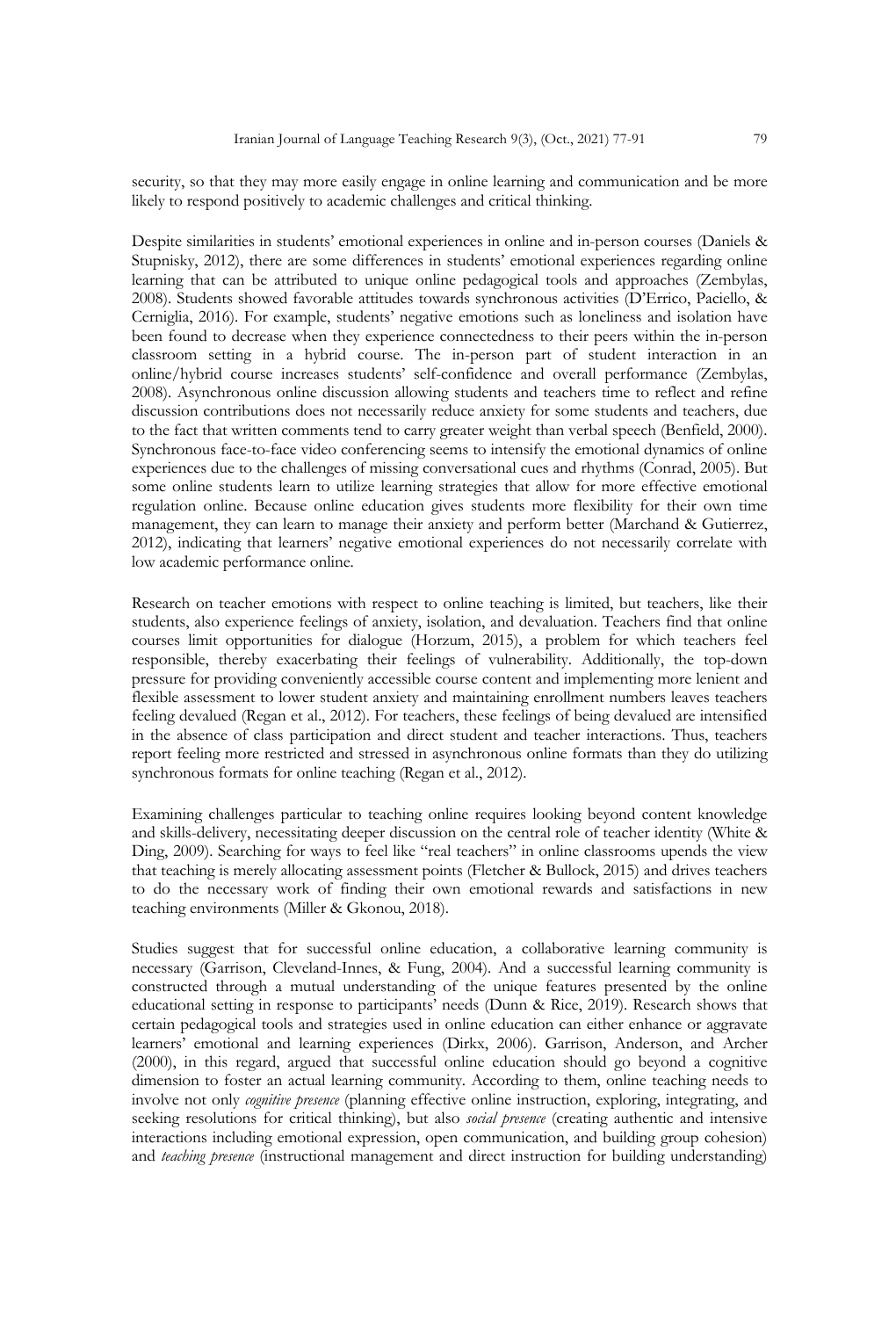(Garrison et al., 2004). Social presence among members is critical in building community to promote emotional security and dialogue, but establishing this kind of community online is challenging due to a lack of visual cues among members, which are a primary way of building social presence.

# **The Methodology: Self-Study of Online Teaching**

The aim of self-study in teacher education is to better understand the dimensions of action and identity. Self-study requires critical self-reflection on what it means to be both teaching practitioner and researcher. Understanding these dual roles through a more unified sense of identity entails exploration into one's own personal history and professional experience, especially with respect to viewpoints that inform pedagogy and the ongoing negotiation of institutional expectations (Cochran-Smith, 2005). Self-study in this sense is a great way for exploring how emotions influence and guide the ways in which teachers grapple with their dual roles as researchers and teaching practitioners.

Although the self-study method is accepted in general teacher education, it is noticeably absent from major venues in applied linguistics and ELT research (See a complete review by Peercy & Sharkey, 2020). There has been no self-study research specific to ELT teachers' and teacher educators' experiences during online teaching. Thus, little is known about their experiences in general, and about their emotions in particular. This study explores a teacher educator's online teaching experiences through a self-study. By focusing on my own and my students' emotional experiences, this self-study aims to enhance an understanding of how emotions affect online teaching and learning and how teacher reflection on emotions leads to professional development in the areas of teacher identity and pedagogy.

#### *Data Collection and Analysis*

The primary source of data for this self-study came from my own self-reflection on emotional experiences in two online language teacher education courses taught in 2020, one graduate course  $(n=11, 8 \text{ female}/3 \text{ male})$  and one undergraduate course  $(n=19, 13 \text{ female}/6 \text{ male})$ . To utilize this self-study for researching the affective aspect of teaching and learning online as well as for my own professional development through learning about the teacher self, I followed a three-step reflective process: (1) my teacher self-reflection on emotional experiences while teaching online, (2) my reflection on student self-reflections (n=30) on their participation in online courses, and (3) a final reflection on my own professional and pedagogical development incorporating students' perspectives and experiences.

The initial reflection focused on my teaching practices and the emotions I experienced while teaching those courses and interacting with students as I reviewed course content, course modules and tools, email exchanges, and other relevant materials. To understand students' perspectives, I created ten reflection questions (See Appendix) based on my own reflection on online teaching experiences, asking them to describe their emotional experiences about the course contents and activities and their course participation at the end of the semester. I reviewed and reflected on students' perspectives on course activities, participation, and how they felt about their experiences. This process, a multiple reflective process on my own experiences and students' perspectives, prompted a deeper reflection on my teacher identity and pedagogy, highlighting layers of my emotions which I, otherwise, forgot or was reluctant to share. In particular, my review and reflection on student reflections forced me to revisit my initial reflection and bring my covert feelings to the surface, articulating my emotional experiences and underlying sources much closer to real.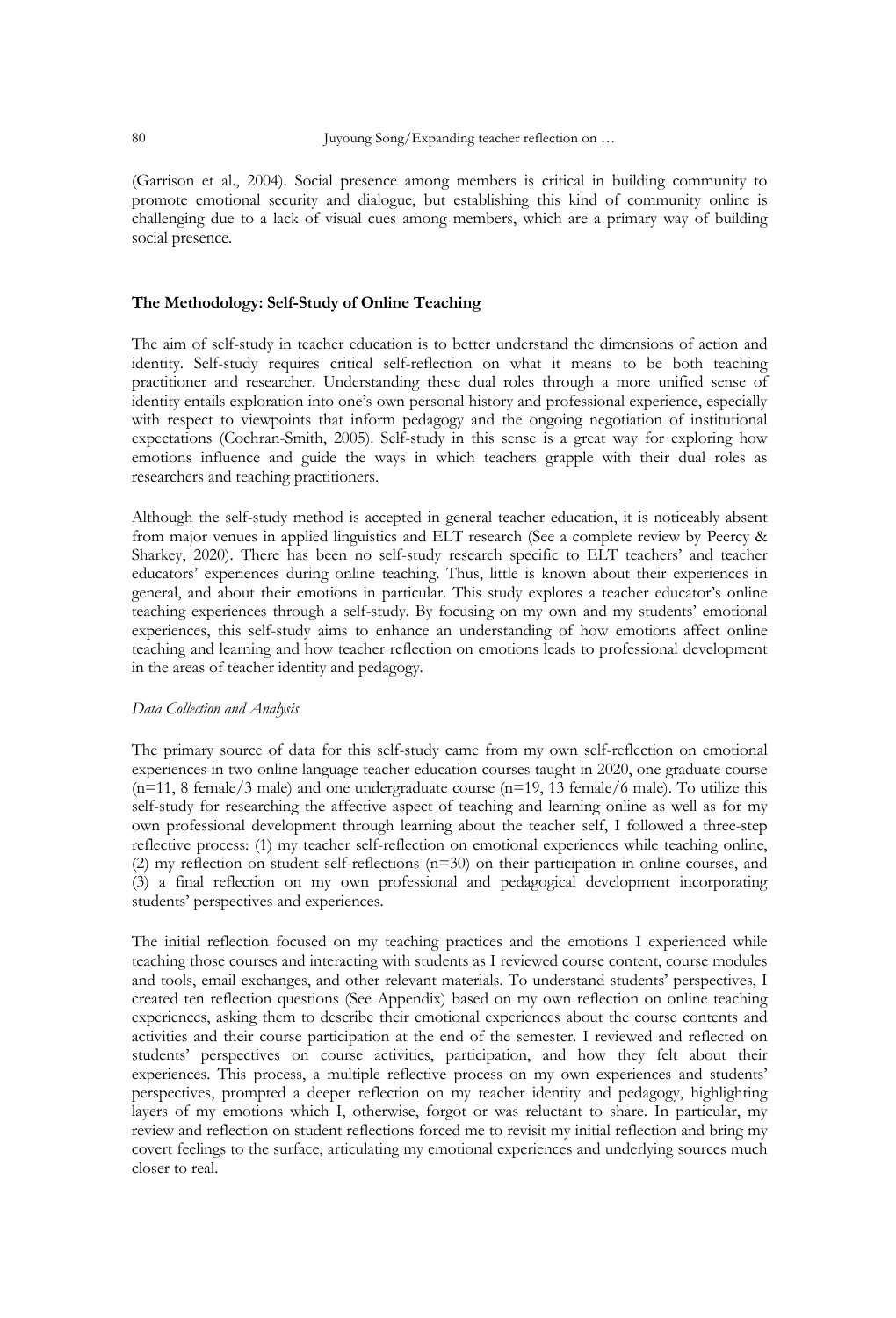For the data analysis, I employed a general inductive approach (Thomas, 2006) to analyze qualitative data drawn from my reflective narratives as well as students' reflective statements in the two courses. Preliminary exploratory analysis (Creswell & Creswell, 2018) gave me a general sense of the data, which included my own written responses to various dimensions of online teaching, relevant events, activities, and student and professional interactions, helping me to understand the context and particular sources of my emotional responses. The analysis led to several major emotions that I experienced during my online teaching, including anxiety about the (in)effectiveness of the online teaching methods, insecurity about my status, and frustration about students' low (or non-) participation. I then reviewed students' reflective statements on the relevant areas, exploring and identifying students' major emotional experiences at the intersections between my own and student perspectives. Finally, I produced and reviewed my final reflection on students' perspectives and coded them according to the major emotional experiences.

The next stage of the analysis was to become immersed in the data, taking a lean coding approach (Creswell & Creswell, 2018) to help reduce the number of codes to one major theme: how understanding of major sources that affect one's emotional experiences leads to professional development. The theme included three sub-themes: (1) understanding sources of my emotional experiences (online teaching anxiety, insecurity, and frustration about student participation); (2) understanding students' views and emotional experiences of online activities; and (3) seeking professional and pedagogical development through self-reflection on the role of emotions in teacher identity and pedagogy. I approached those themes from the perspective of my own teacher identity that includes practitioner, researcher, and scholar (Peercy & Sharkey, 2020).

# **Reflection on My Own Emotional Experiences Online**

My experience in teaching online courses is not new; at the time of the study, I had been teaching online and in-person courses for over ten years, but recent experience teaching all courses online brought some changes to my perspective on the online classroom. Initially, I started teaching online with some doubts due to the fact that not much was known about its effectiveness. While I understand the potential benefits of online learning, I considered it to be a complement to faceto-face education, as opposed to being an independent education approach with its own merit. After reflection, I realized that several contextual issues influenced this view of online education: (1) There was no institutional support or explicit discourse for online pedagogies, and (2) institutional policy treated online courses as "other" (for example, student evaluations of online courses were not included as criteria for the Faculty Annual Report or the Tenure and Promotion Application). These institutional practices and policies, along with my own doubts about the effectiveness of online education, resulted in my view of online courses as secondary to in-person instruction in terms of quality and standards.

I felt I was stuck between meeting the institutional goal of increasing enrollment numbers through online education and satisfying individual students' academic goals of achieving a quality and successful education. As a teacher, I feel responsible for meeting students' academic needs through quality academic contents, but this was difficult to achieve and seemingly not the immediate concern of the institution then. This generated a conflict within me. On one hand, the view of online courses as a merely recruitment tool for the institution was not acceptable to me; on the other hand, I felt some measure of relief when I needed to teach online courses, since I was not expected to meet the same standards used for in-person instruction. I rationalized my not so-perfect online teaching according to the contextual challenges that I experienced, such as lower student participation, lack of better equipment, and general difficulties in establishing myself as a teacher authority in the virtual classroom (Fletcher & Bullock, 2015). However, I also felt guilty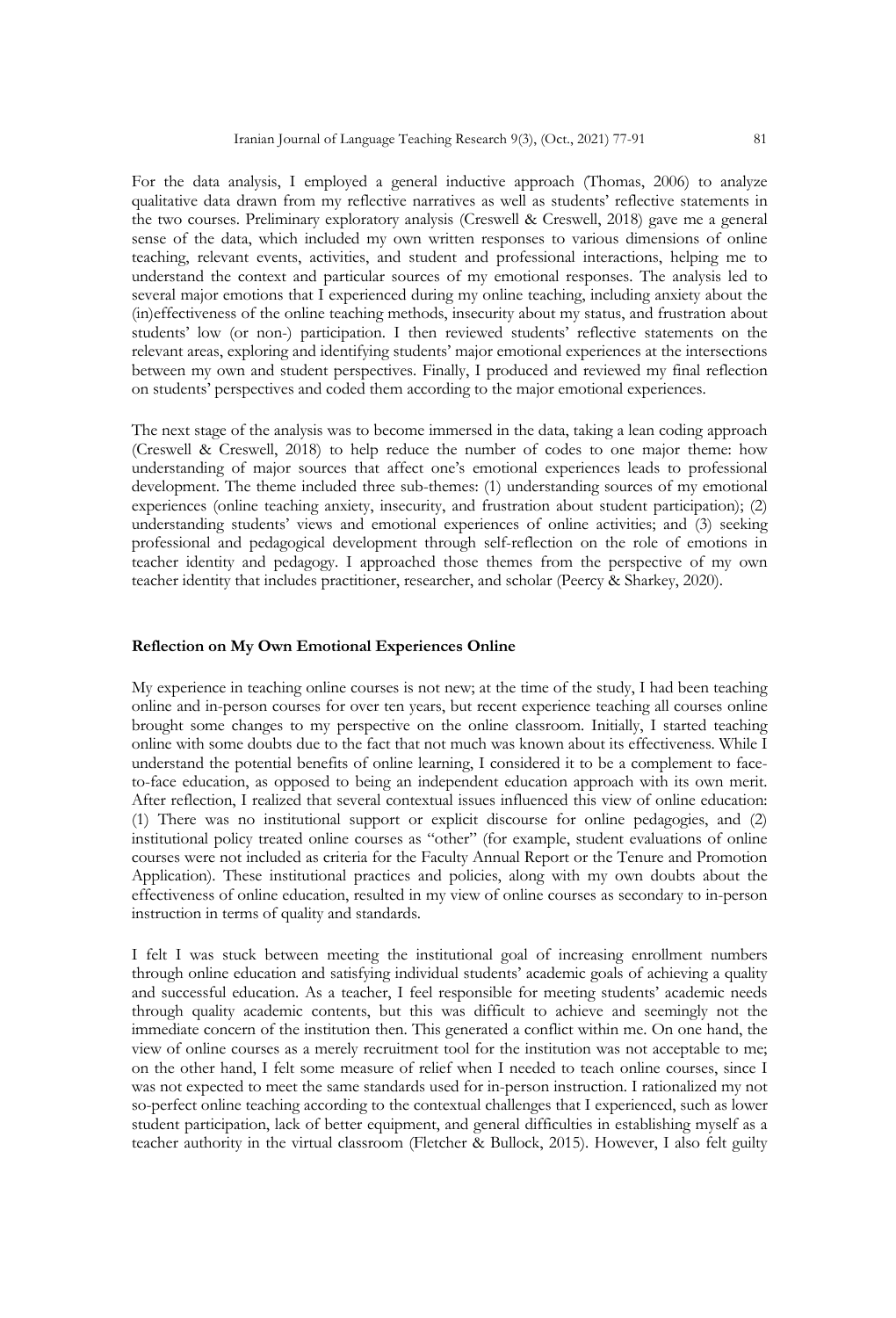about offering (or being expected to offer) sub-standard courses, even if this was not my intention.

Doubts about the effectiveness of online education and my struggles to establish teacher authority led me to make online education as close as possible to face-to-face teaching. The task was not easy, since these two contexts of teaching are very different, and I was frustrated by the process and experienced negative emotions about my professional status and teaching practice. My negative feelings came from the assumption that online courses are secondary to in-person instruction, and I felt that I had failed in making online more like in-person instruction. The major factor that prevented me from succeeding at merging the two contexts was the lack of a classroom learning community online. Promoting a learning community, which provides students and teachers with cognitive and social support, without a physically proximate connection was a challenge, and this challenge triggered my reflection on the role of social presence in building a community and engaging student participation (See the following three sub-sections).

Students navigate online spaces in often disembodied ways (Darvin, 2019), and it is careless to assume that their experiences of transitioning into online participation is seamless. Students may experience more and dissimilar challenges when they transit into an online setting. From my observation, I realized that students need to draw on different sets of strategies, skills, and modalities to participate in an online learning community. I felt that it was critical to allow and understand divergent modes of participation, which involves and depends on a student's capacity to interpret continually evolving digital genres and to recognize the online community and its cultures. This means that students may come with diverse digital repertoires on top of the culturally different notions of participation that pre-exist in in-person instruction. Students' different levels of socialization within online practices may unequally prepare them for their online participation.

With this understanding, I began to think about students' silence as potentially meaningful (Zembylas & Vrasidas, 2007), rather than as a simple sign of non-participation. Silence may indicate intimidation or it may point to thoughtful processing. Due to the fact that written comments tend to carry greater weight than verbal speech, some students experience higher anxiety in online courses (Benfield, 2000). And synchronous face-to-face video conferencing intensifies their anxiety due to the lack of conversational cues and rhythms that they can rely on in face-to-face interactions (Conrad, 2005). My realization of the challenges of online participation led me to give more attention to student silence and concentrate on course activities that would encourage and accommodate different forms of participation.

My reflection focused on the following three aspects of online teaching in relation to these observations and my own emotional experiences.

#### *Synchronous Sessions*

I taught my online courses through synchronous sessions to emphasize cognitive presence, teaching presence, and social presence. I believed that virtual face-to-face meetings provide cognitive support for student learning through collaborative talk among participants (Vygotsky, 1987) and through active teaching during class meetings. I thought that these meetings would provide opportunities for students to make emotional connections as they got to know each other, being "real in the same space."

More importantly, synchronous meetings enabled me to create a sense of community, and this played a significant role in constructing my teacher identity. I realized that those meetings provide better opportunities for getting to know students in terms of who they are. Such a feeling of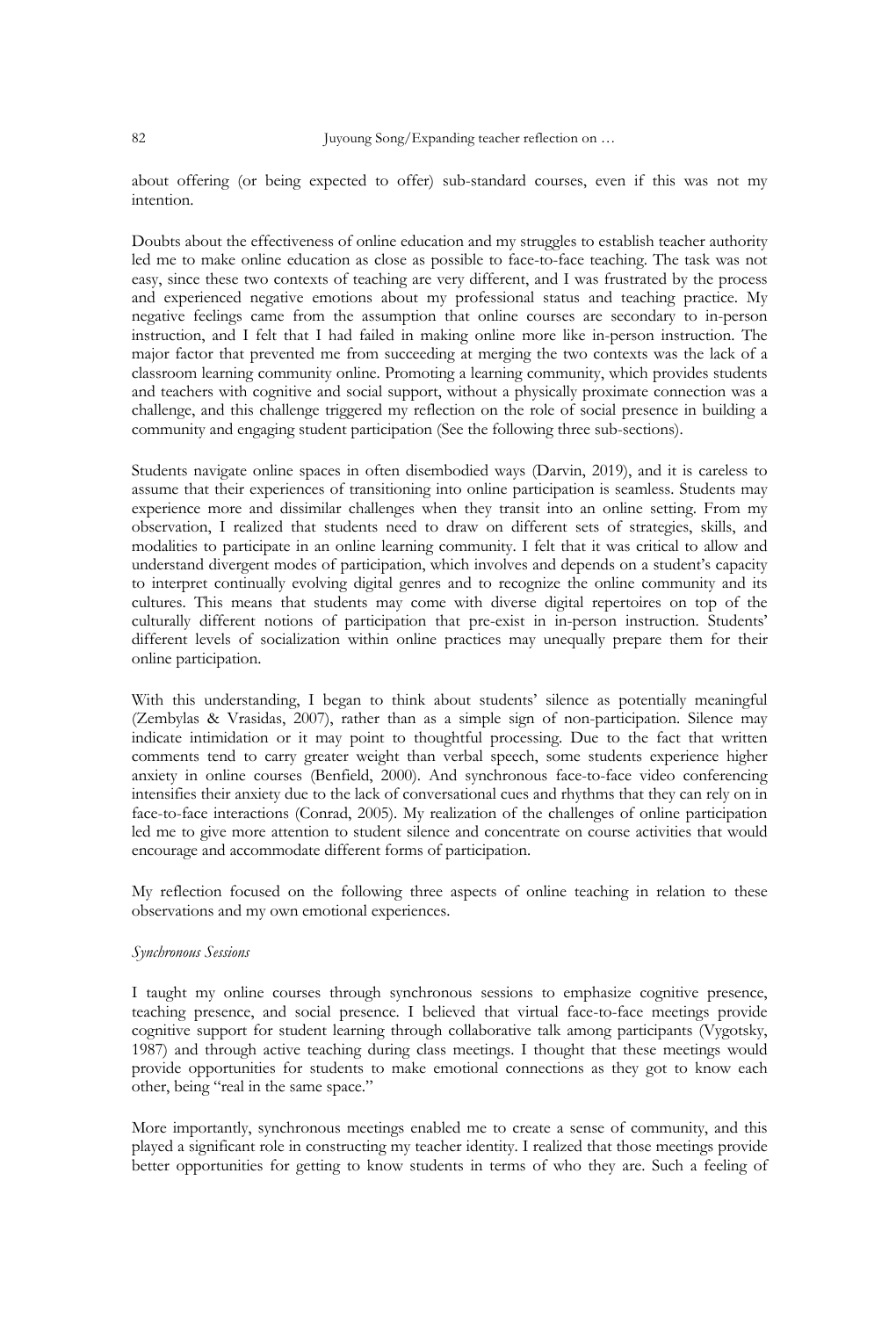knowing them allowed me to care about them. This sense of caring, "the very bedrock of all successful education" (Noddings, 1992, p.27), placed the students at the center of my teaching and reflection and enabled me to engage students more actively in my teaching, as well as to reflect upon and refine my pedagogical approaches to meet students' needs. I recognized the importance of social presence in building an online learning community and constructing who I am as a teacher. My experiences in this regard reiterate the fact that emotions play a critical role in teaching (Hargreaves, 1998).

# *Asynchronous Student Presentation and Discussion*

I flipped the courses partially in order to have an asynchronous presentation and follow-up discussion prior to the scheduled synchronous session each week. By incorporating asynchronous features, I hoped that everyone would have a chance to participate, regardless of their availability for synchronous sessions. Synchronous sessions can easily be dominated by a few active students, leaving other students invisible, voluntarily or involuntarily. I felt less "control" of student participation online due to limitations of virtual space, since it is difficult to nudge student participation without directly calling their names.

I understand that silence is not always a manifestation of students' amotivation, and that silence online in particular has multiple meanings (Zembylas & Vrasidas, 2007). But silence may reduce students' social presence and consequently reduce my own sense of connectedness with students. I believed that asynchronous discussion gives every student an opportunity to speak up in a lessthreatening way. For example, a recorded student presentation gives more time for student responses to discussion questions raised by the presenter. Through this asynchronous activity, I aimed to create a discourse community among students, where they would discuss, share, and support each other's ideas. I believed that each student's "mandatory presence" through the presentation and online discussion was critical for building community.

The flipped aspect of the course brought inclusion of social presence for the students who could not attend synchronous sessions regularly or who were silent during live sessions. This alternative way of presence was a catalyst for constructing my teacher identity. Reviewing student presentations thorough their video recordings allowed me to see them as "real students," which is an essential element for making me feel like a real teacher. That is, student presentations were not only sources for academic assessment, but were also foundational to my understanding of who they are, which led to my caring relationship with them.

# *Online Video and Chat during the Synchronous Sessions*

During the synchronous discussions and lectures, I utilized various tools: video camera, screen sharing, chat, breakout rooms, surveys, and emoticons. Initially troubling for me was students' reluctance to turn on their video cameras, choosing instead to turn off their microphones and use the chat function for communicating. For more interactive and dynamic online discussion sessions, however, those two tools, video cameras and microphones, are critical. The whole point of having the synchronous sessions was to have more interactive discussions and participation, so I was disappointed with students' reluctance in these areas. While I encouraged students to use these tools, I did not force them to do so, as I understood that students' levels of anxiety differ between online and in-person settings, and that their silence does not mean a lack of attention to the on-going discussion.

However, teaching a course without seeing or hearing students' reactions was very challenging and frustrating for me, especially when I was leading a discussion. I relied on the reactions and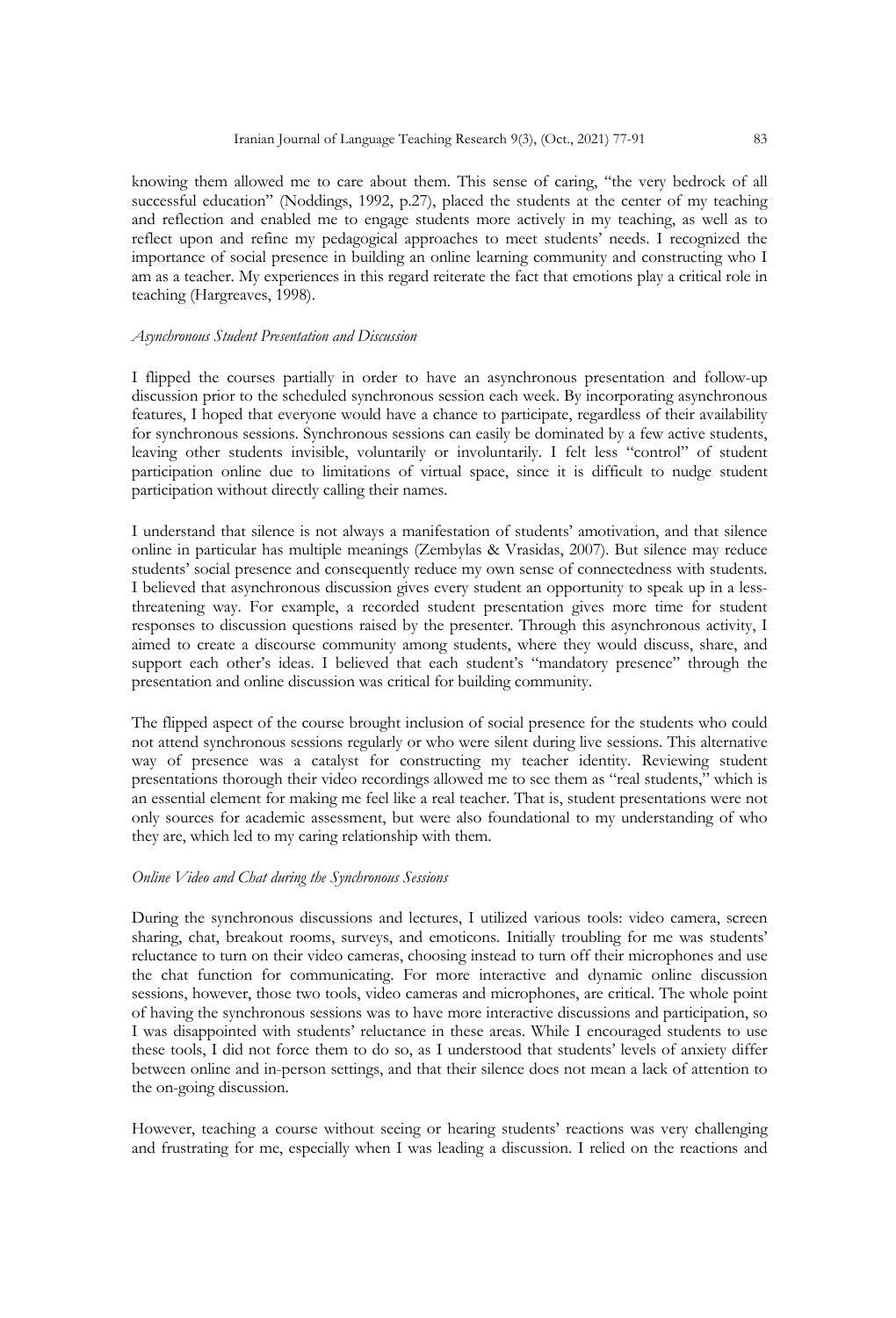responses of the few students who left their cameras on to determine the pace and content of discussion. Reading chat postings later was helpful to assess students' understanding, but I could not read them during live discussion, and I felt distant from the students I was not able to connect with visually and verbally. I also felt that students' non-participation undermined my own teacher identity. It seemed as though these students put themselves in a position to be easily distracted from what was going on online, which frustrated me further, as I tried to balance making online instruction effective with staying open to students' new ways of participation.

# **Students' Emotional Experiences and Online Participation**

#### *Synchronous and Asynchronous Discussion*

In general, students in the two courses expressed positive attitudes towards online courses as they found the online setting more comfortable and "safer," reporting lower levels of anxiety than would be the case in a traditional in-person class setting. While some students considered online instruction as a temporary, emergency method, and longed to return to in-person instruction, many expressed a feeling of comfort in online learning; comfort was one of the most significant emotions students expressed concerning their online experience.

Most of the students preferred synchronous sessions over asynchronous sessions due to its interactive features and structures which helped them stay on the tasks on time (Joo, Bong, & Choi, 2000). However, students also appreciated the asynchronous elements of the course as they provide flexibility. Students reported finding it difficult to participate in online discussion during the synchronous sessions because of a lack of conversational cues in video conferencing as many students muted their microphones or turned off their video cameras. They commented on their experiences and views of online discussion during the synchronous sessions:

> *It's harder to speak and contribute without talking over someone most of the time, or a couple of people dominate the discussion, leaving everyone else out of the loop even if they had something to contribute.*

> *It is very difficult for me to talk on Zoom. It feels weird to me, therefore, I rarely do it. The only thing that would have influenced my verbal participation in this course was if it was in-person, but that would have taken away the entire experience of an online course.*

For a similar reason, they welcomed asynchronous presentations as one of the best features of the online education due to its comfortableness and flexibility. Students indicated how the asynchronous presentations helped them reduce their anxiety.

> *I liked the format of this assignment and was happy that it was asynchronous versus a synchronous presentation. The fact that it was asynchronous made me feel much more comfortable because I was able to review my presentation before sharing and make changes based on what I saw during my first recording.*

Students also commented that the convenient features of asynchronous presentations and discussion postings distributed participation opportunities more evenly as every student needs to participate in the presentation and discussion. They also reported that they got to know each other better as they could review and read peers' presentations and discussion postings, including those of students who were often "invisible" during the synchronous sessions.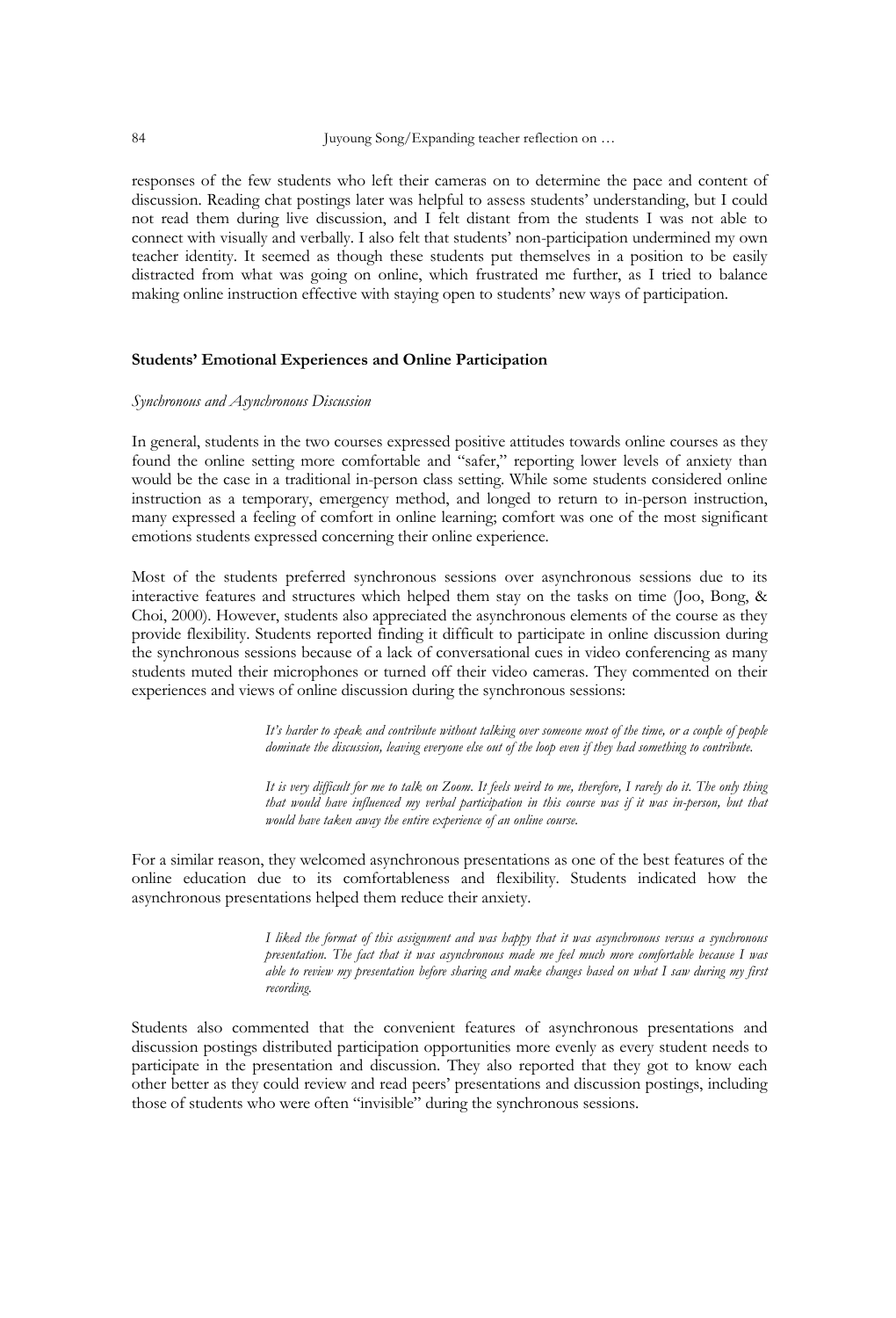#### Iranian Journal of Language Teaching Research 9(3), (Oct., 2021) 77-91 85

#### *Video Camera and Chat during Synchronous Sessions*

Students expressed mixed attitudes about use of the video camera and chat tool during the synchronous sessions. Most students raved about the chat function for sharing ideas in a nonthreatening way during online discussion, while a few students found the chat function distracting. Some argued that use of the chat function is "an improvement over the in-person classroom" as it allows them to talk to each other without interrupting the main speaker/ presenter. They believed that the chat function gave them the flexibility to participate in the sidelines of the on-going discussion as they can "speak specifically to another student without interrupting the flow of things."

While some students pointed out the advantages of using the chat tool, most students preferred not to turn on their video camera during the synchronous discussion. They were afraid that using the video would "keep the window into our private life so open." And some students thought that turning off the camera would help them reduce their anxiety in the synchronous discussion:

> *I really liked the participation in the Zoom sessions. One thing that helped me participate more was*  being able to have my camera off. It takes a lot of pressure off the speaker if you know people literally *cannot see you, but only hear your opinion.*

Here, the student felt that turning off the camera actually helped her participate in the discussion better with less pressure. Other students said that video cameras often distract them from the ongoing discussion because they not only watch what other students do, but also are constantly checking on how they look on-screen. Monitoring what others are doing or how they themselves are appearing becomes an even bigger distraction when they do things that are not relevant to the discussion at hand. Most of the students suggested that students should have an option to turn off the camera. One student commented:

> *I do believe that it should be a student choice to turn on their camera or not--it shouldn't affect the quality of the lecture being given if cameras are on or off. As a teacher, I don't have experience teaching on Zoom. However, if a student feels more comfortable with their camera off (for whatever reason), I don't think it's right to require them to turn it on.*

Only two students said that they tried to turn on their cameras out of respect for the speaker as they felt very frustrated when their own students turned off their cameras and did not pay attention to what was going on in the session. But they complained that appearing on the video often forced them to respond to every question the instructor asked, as if they were the only one on the spot, which made them feel uncomfortable.

# *Other Challenges*

Students also identified challenges they experienced in taking online courses. Some of the challenges mentioned are related to technology, but difficulty using technological tools is not one of them. They talked about instructors' low technology literacy, which is an obstacle for efficient online delivery and communication. Students expressed their frustration, disappointment, and anger about technological failures limiting their participation and performance, noting that these incidents caused increased anxiety on top of the anxiety they experienced at having to do what they needed to do for content learning. Students also mentioned difficulties in finding information in different online courses due to how each course is structured differently, and how each course utilizes different tools. Some instructors use weekly modules with various tools and extra links, but others utilize only the syllabus page without much information. Students reported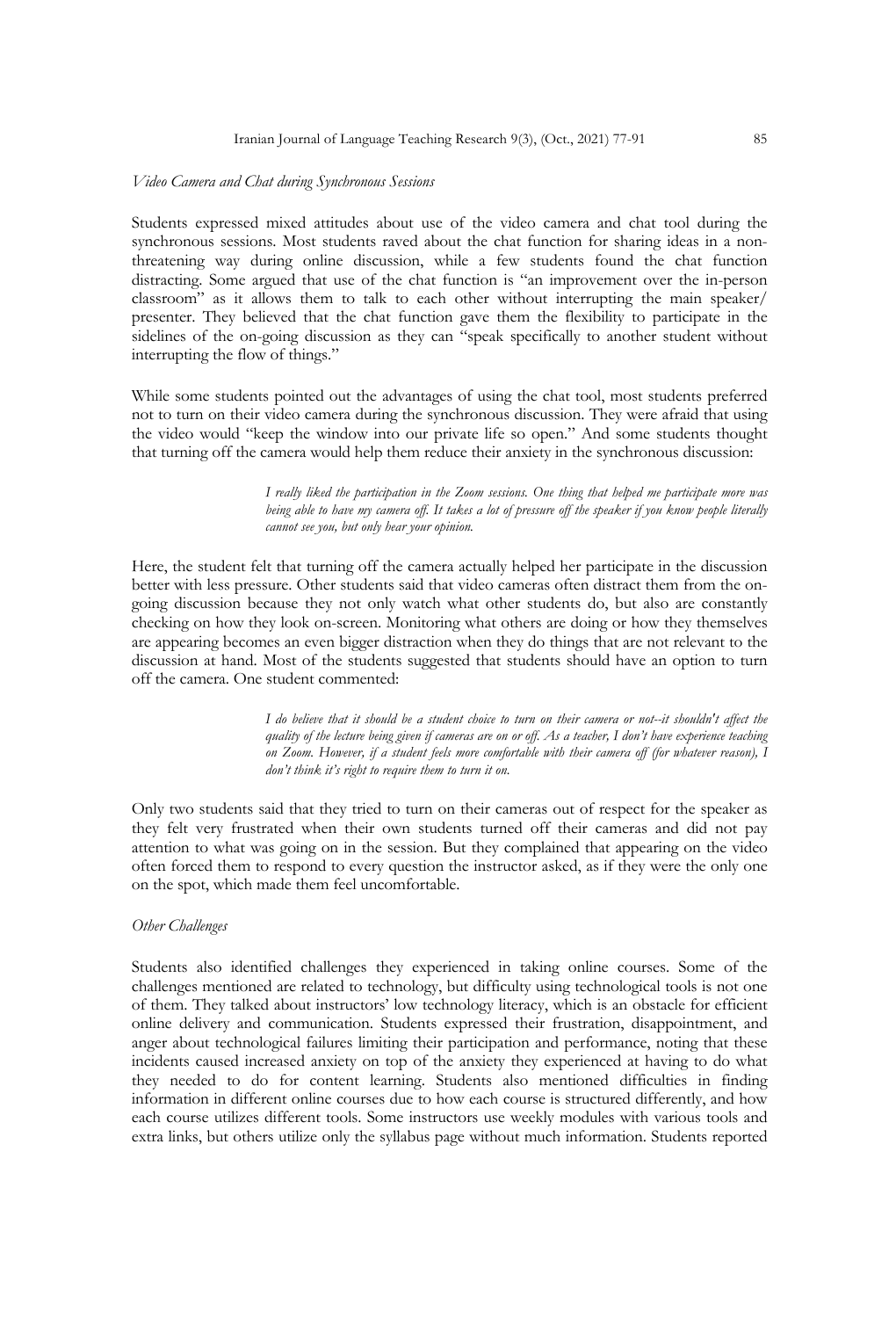that their navigation of each online course setting often led to disappointment due to limited course content and tools available for the course.

Students reported that what they missed most in their online courses was the feeling of having a shared space where they talked to their peers and instructors freely, which they believed provided them with emotional and cognitive support to keep coming back and complete all the course work.

> *I would like to have more contact with my classmates to exchange ideas and opinions after class. It seems that when the online conference is done, everybody is destined to go back to their reality, and that kind of after-class chat is something that is not very often found in these kinds of courses.*

Here, the student expressed that she missed the opportunities to ask and answer privately and informally in in-person instruction. The fact that other students are always present and what she says may be recorded, she did not want to ask any questions during the online sessions. While this student noted the lack of after-class conversation, another student mentioned that asking the instructor questions should be pre-arranged. In his view, this formality discourages interaction between the instructor and himself, limiting potential learning opportunities.

# **Discussion: Teacher Reflection on Emotions and Professional Development**

Reflecting upon and writing about my own online experiences enabled me to articulate underlying rationales for my teaching practices, and to look at the sources of my emotional struggles and anxieties. Self-understanding furthers the negotiation of my teacher identity in the online context, as I grapple with my own "traditional" sense of teacher authority, effective pedagogy, and student participation. Learning about students' views through their reflections of online participation and their emotional experiences also enhanced my understanding of students' attitudes towards online practices and different forms of participation. Students' reflective narratives explained their choices and preferences, which enabled me to juxtapose my own personal and professional perspectives with students' perspectives, compelling further reflection on my own struggles and practices in view of my professional development.

My reflection on the student perspectives on online courses in general and the synchronous and asynchronous elements in particular helped me reduce my anxiety and doubts about my online teaching. The fact that most students felt more comfortable recording and posting their video presentations than they did presenting during a synchronous session particularly reduced my doubts about the asynchronous presentation and my feeling of guilt for "not being there" for my students. My reflection on student perspectives also increased my confidence about my own online pedagogy. I was afraid that students might consider those asynchronous features as just time-consuming work as these need to be done outside of the set time for the synchronous discussion. However, students' positive experiences with those asynchronous elements strengthened my confidence in the area of online course designing and shifted the view of my role as a teacher. I used to hold a traditional view of teacher presence, being real in the same space with students to support their learning. But I realized that the notion of teacher presence as "being real" can be modified according to the course tasks and learning goals. I felt that a careful planning for the asynchronous presentation with clear instructions and supportive feedback on their presentations before and during the synchronous sessions helped them more than my actual presence during their presentations.

Reflecting on student experiences with the chat tool and the video camera during the synchronous sessions was helpful for my understanding of student participation online and my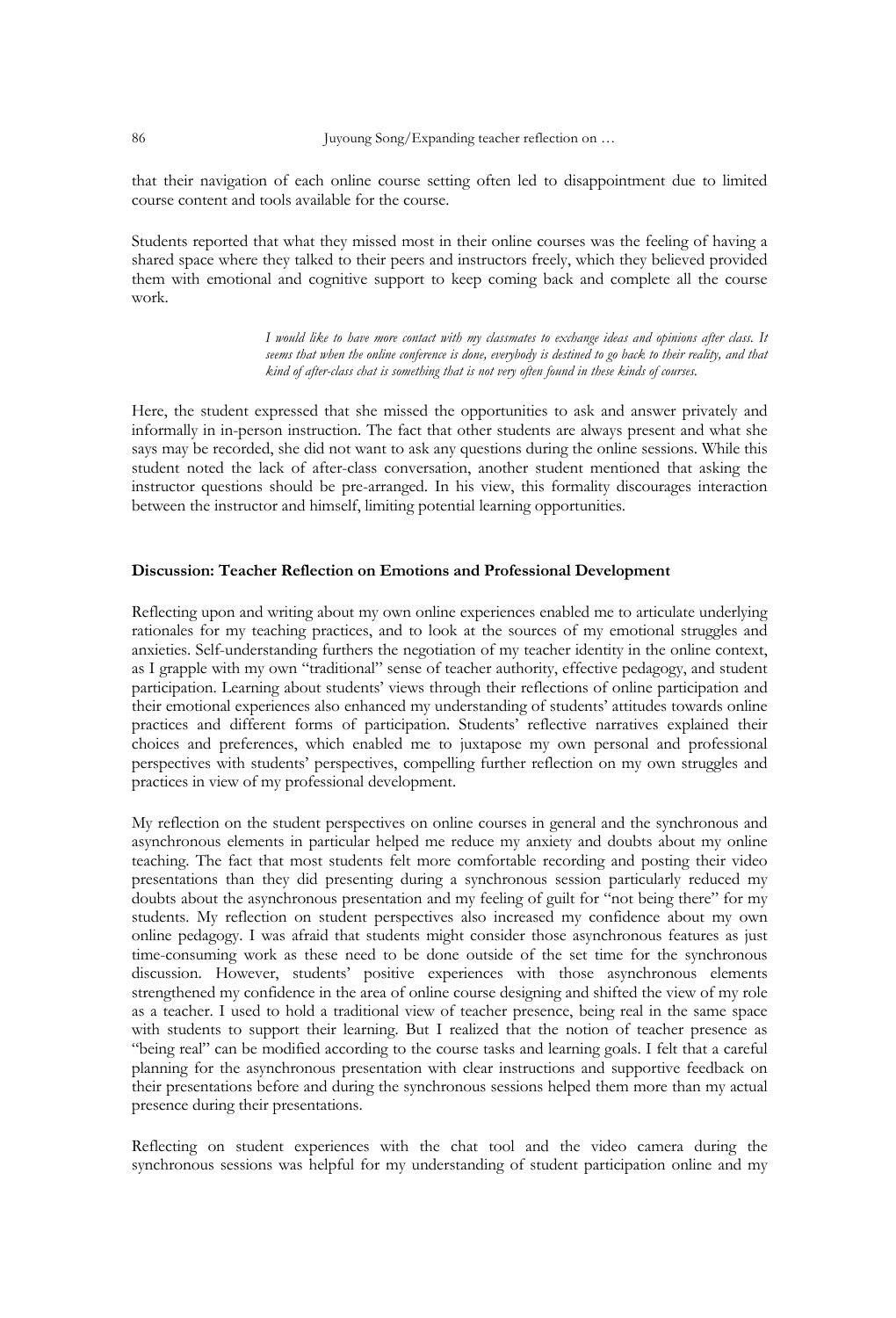own emotional struggles and teacher identity. One of the biggest challenges that I experienced while teaching online was teaching a course without seeing or hearing students' reactions. Students' reluctance to turn on their video cameras was frustrating for me, especially when I was leading a discussion. My negative emotional experience in this area came from my view that this practice (turning off the video cameras) defeated the purpose of the synchronous discussion—to make the online discussion more like a whole class discussion in a traditional sense. Students' unwillingness to be seen in the synchronous sessions also undermined my own teacher identity since I felt that students' unwillingness might index their low motivation to participate in the class discussion.

However, reflecting on student perspectives in this area shifted my view on their participation and their use of the video camera. My understanding of students' emotional experiences also ameliorated my frustration and self-doubt about my own teaching in dealing with low student participation and my feelings of disconnectedness during the synchronous sessions. These negative feelings sometimes triggered feelings of students being disrespectful, damaging my sense of teacher identity. However, I found students' reluctance to leave on their video camera understandable, due to their concerns about privacy and the possibly disruptive effect of too many video cameras. Consideration of these reasons gave me a more neutral view about students' unwillingness to activate their video camera, leading to feelings of relief about my teaching practice and teacher status. Reflection on student perspectives also minimized my feelings of distance from the students, and helped to alleviate self-doubt about course content and pedagogies that had been ignited by the assumption that video-off was a sign of disparagement over my status as teacher.

After deepening reflection on other challenges that student experienced in online courses, I implemented new elements into my online courses by, (1) joining the synchronous sessions early and staying a few minutes longer for informal interactions with students; (2) creating a Question & Answer section for each assignment in the online platform for students to share their concerns and questions and support each other; and (3) implementing more options for student participation through synchronous and asynchronous small group discussions with an option for video-on/off, which, according to students, is the most engaging and less threatening online activity.

My reflection on students' comments on the positive aspects of online courses allowed me to move away from the view that online education is justified as an emergency solution or is just a way to increase enrollment numbers to a view of online education as a unique educational opportunity on its own merits. This shift in my perspective enabled me to put students at the center of my online course design, making online activities more meaningful for student learning through a supportive learning community.

#### **Conclusion**

Writing and reflecting on my emotional struggles, and researching students' views on their participation and emotional experiences in an online setting brought self-study to the forefront of my own professional development and personal growth in the areas of affect and education. Given that emotion plays a significant role in teaching and learning (Hargreaves, 1998), understanding the role of my own and my students' emotions in pedagogy and learning has become critical to continuing my professional development for effective practices and emotional wellbeing. This highlights the importance of teacher reflection, which should go beyond the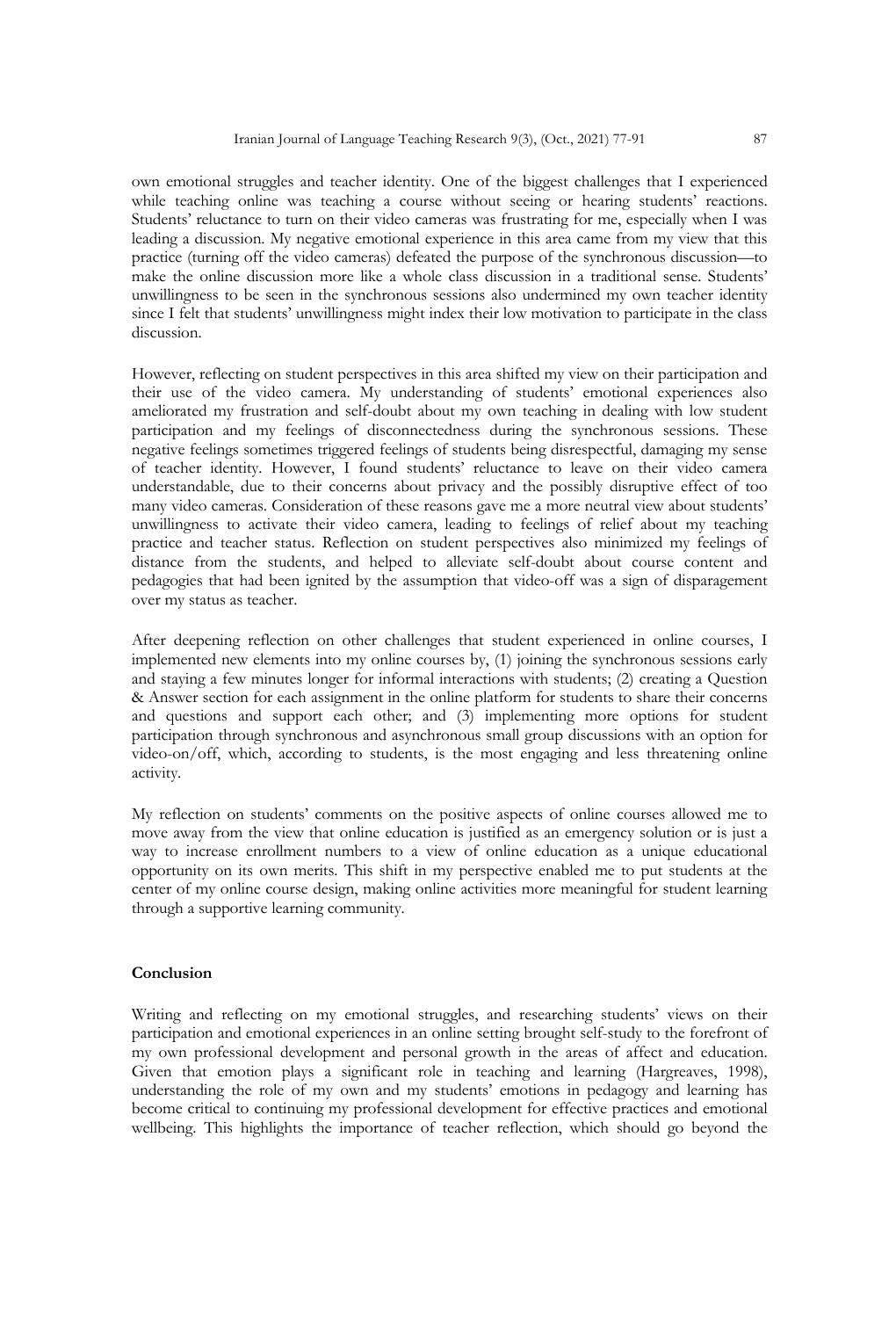teacher's knowledge and skills from a cognitive perspective and incorporate teachers' and students' emotional experiences.

Additionally, self-study has given me new insight into notions of effective teaching and participation in an online setting. While online teaching should offer social, cognitive, and teaching presence, the student responses suggest that online presence should not be considered in a traditional way. While students seek quality content and challenging activities that require their cognitive presence, they enjoy the convenience and the flexibility that online education offers, and these two characteristics enhance their emotional experiences. The results suggest that online teachers might better cope with new modes and forms of student participation by creating more flexible and diverse venues for student participation. Further studies in this arena should focus on new teacher strategies and practices that allow for multiple dimensions of online presence so that student learning and participation may be better understood and assessed.

As the current study focused on how my reflection on my own and students' emotional experiences led to professional learning and development in a specific context, the results of the study may resonate with teachers and teacher educators who share similar experiences. That is, the results are in nature subjective, reflective, and self-transformative. The discussion on the students' experiences and their perspectives included in the study were limited as they were mainly used as sources for my own self-reflection. More studies on teachers and teacher educators from diverse contexts, as well as further discussion on students' emotional experiences online will yield a deeper understanding of the affective aspect of online teaching and learning.

# **References**

- Benesch, S. (2017). *Emotions in English language teaching: Exploring teachers' emotion labor*. New York, NY: Routledge. doi:10.4324/9781315736181
- Benfield, G. (2000). Teaching on the Web—Exploring the meanings of silence. Retrieved July 18 2020, from http://pandora.nla.gov.au/pan/10088/20010816- 0000/ultibase.rmit.edu.au/Articles/online/benfield1.htm
- Cochran-Smith, M. (2005). Teacher educators as researchers: Multiple perspectives. *Teaching and Teacher Education, 21*(2), 219–225. doi: 10.1016/j.tate.2004.12
- Conrad, D. (2005). Building and maintaining community in cohort-based online learning. *Journal of Distance Education, 20*(1), 1-20.
- Creswell, J. W., & Creswell, J. D. (2018). *Research design: qualitative, quantitative, and mixed methods approaches* (5th Ed.). Los Angeles: SAGE.
- Cutri, R.M., & Whiting, E.F. (2018). Opening spaces for teacher educator knowledge in a faculty development program on blended learning course development. *Studying Teacher Education, 14*(2), 125–140. doi:10.1080/17425964.2018.1447920

D'Errico, F., Paciello, M., & Cerniglia, L. (2016). When emotions enhance students' engagement in e-learning process. *Journal of e-Learning and Knowledge Society, 12*(4), 9-23. doi: 10.20368/1971-8829/1144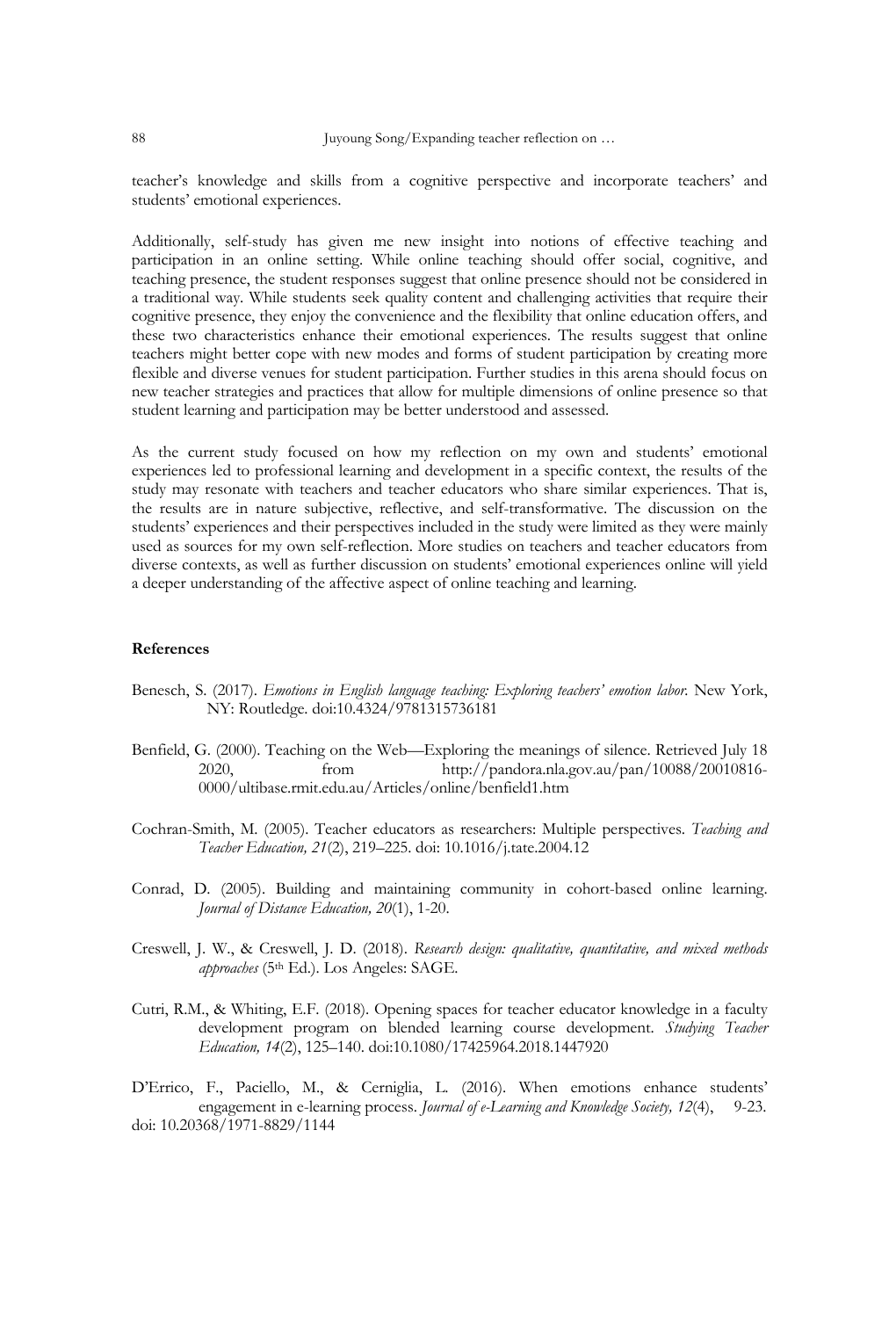- Daniels, L. M., & Stupnisky, R. H. (2012). Not that different in theory: discussing the controlvalue theory of emotions in online learning environments. *The Internet and Higher Education,15,* 222–226. doi: 10.1016/j.iheduc.2012.04.002
- Darvin, R. (2019). Youth, technology, and the hidden curriculum of the 21st century. *Youth and Globalization, 1*(2), 210-229. doi: 10.1163/25895745-00102002
- Dirkx, J.M. (2006). Engaging emotions in adult learning: A Jungian perspective on emotion and transformative learning. *New Directions for Adult and Continuing Education, 109,* 15-26. doi:10.1002/ace.204
- Dunn, M., & Rice, R. (2019). Community towards dialogue: A self-study of online teacher preparation for special education. *Studying Teacher Education, 15*(2),160-178. doi: 10.1080/17425964.2019.1600493
- Fletcher, T., & Bullock, S.M. (2015). Reframing pedagogy while teaching about teaching online: A collaborative self-study. *Professional Development in Education, 41*(4), 690–706. doi:10.1080/19415257.2014.938357
- Garrison, D. R, Cleveland-Innes, M., & Fung, T. (2004). Student role adjustment in online communities of inquiry: Model and instrument validation. *Journal of Asynchronous Learning Network, 8*, 61-74. 10.24059/olj.v8i2.1828.
- Garrison, D. R., Anderson, T., & Archer, W. (2000). Critical inquiry in a text-based environment: Computer conferencing in higher education. *The Internet and Higher Education, 2*(2–3), 87–105. doi: 10.1016/S1096-7516(00)00016-6
- Gkonou, C., & Miller, E. (2019). Caring and emotional labour: Language teachers' engagement with anxious learners in private language school classrooms. *Language Teaching Research, 23*(3), 372-387. doi: 10.1177/1362168817728739
- Hargreaves, A. (1998). The emotional practice of teaching. *Teaching and Teacher Education, 14*, 835- 854. doi:10.1016/S0742-051X(98)00025-0
- Hochschild, A. R. (1983). *The managed heart: Commercialization of human feeling*. Berkeley, CA: University of California Press.
- Horzum, M.B. (2015). Interaction, structure, social presence, and satisfaction in online learning. *Eurasia Journal of Mathematics, Science & Technology Education, 11*(3), 505–512. doi:10.12973/eurasia.2014.1324a
- Joo, Y.-J., Bong, M., & Choi, H.-J. (2000). Self-efficacy for self-regulated learning, academic selfefficacy, and internet self-efficacy in web-based instruction. *Educational Technology Research and Development, 48*, 5–17. doi:10.1007/BF02313398
- Keengwe, J., & Kang, J.J. (2012). Blended learning in teacher preparation programs: A literature review. *International Journal of Information and Communication Technology Education, 8*(2), 81– 93. doi:10.4018/jicte.2012040107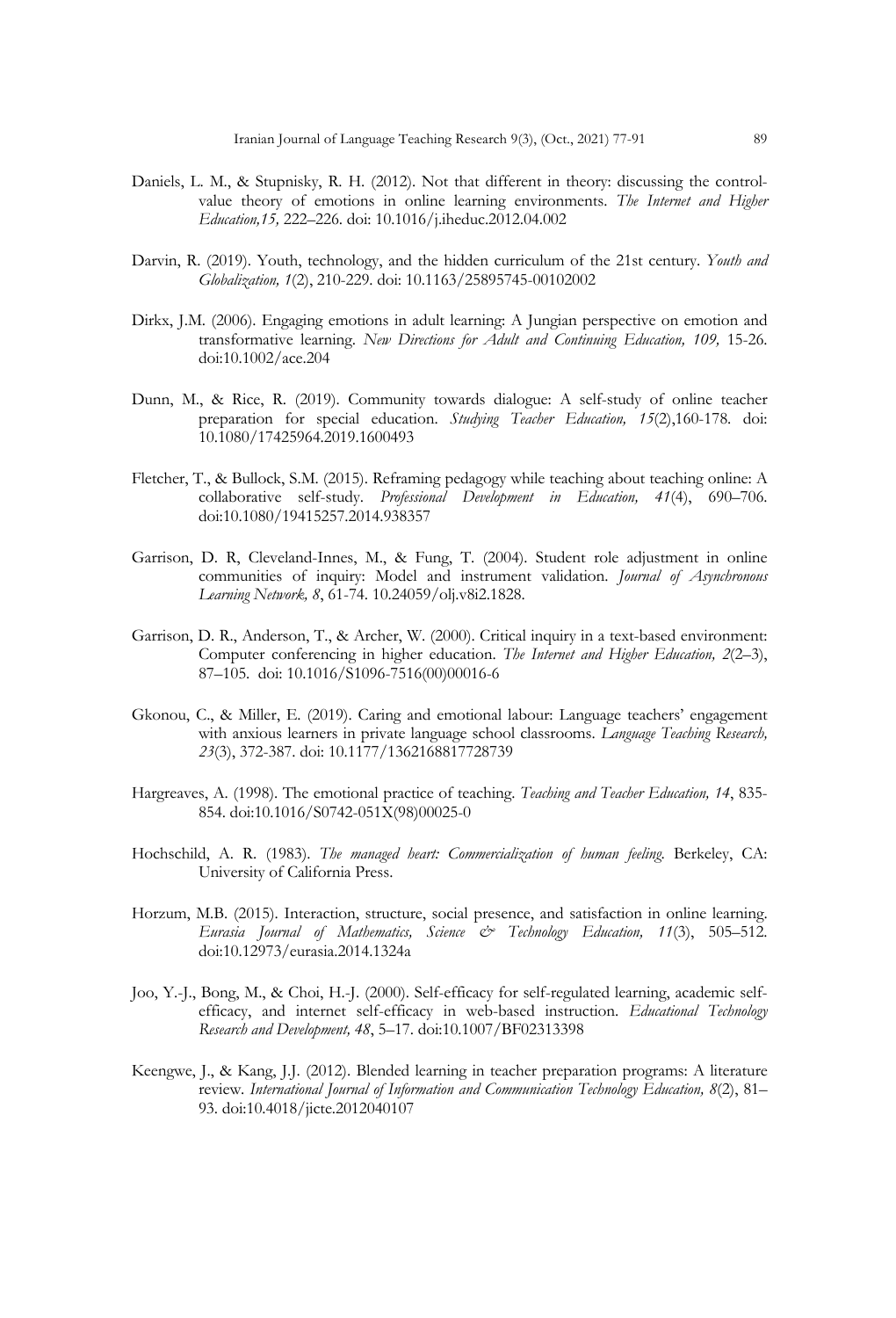- MacFadden, R. J. (2005). Souls on ice: Incorporating emotion in web-based education. In R. J. MacFadden, B. Moore, M. Herie, & D. Schoech, (Eds.), *Web-based education in the human services: Models, methods, and best practices* (pp. 79-98). NY, London, Victoria: The Haworth Press.
- Marchand, G. C., & Gutierrez, A. P. (2012). The role of emotion in the learning process: Comparisons between online and face-to-face learning settings. *The Internet and Higher Education. 15*, 150-160. doi:10.1016/j.iheduc.2011.10.001
- Miller, E. R., & Gkonou, C. (2018). Language teacher agency, emotion labor and emotional rewards in tertiary-level English language programs. *System* 79, 49-59. doi:10.1016/j.system.2018.03.002
- Noddings, N. (1992). *The challenge to care in schools: An alternative approach to education.* New York: Teachers College Press.
- Oliver, K., & Stallings, D. (2014). Preparing teachers for emerging blended learning environments. *Journal of Technology and Teacher Education, 22*(1), 57–81.
- Peercy M.M., & Sharkey J. (2020). Self-study and English language teaching. In J. Kitchen, A. Berry, S. M. Bullock, A. Crowe, H. Gudjonsdottir & M. Taylor (Eds.) *International Handbook of Self-Study of Teaching and Teacher Education* (pp. 1-48). Springer Singapore. doi:10.1007/978-981-13-1710-1\_28-1
- Peercy, M. M., DeStefano, M., Kidwell, T., & Ramirez, R. (2016). Co-constructing practice in an online ESOL literacy methods course. *Professional Development in Education, 42*(5), 752- 766. doi: 10.1080/19415257.2015.1118707
- Regan, K., Evmenova, A., Baker, P., Jerome, M. K., Spencer, V., Lawson, H., & Werner, T. (2012). Experiences of instructors in online learning environments: Identifying and regulating emotions. *Internet and Higher Education 15*, 204–212. regulating emotions. *Internet and Higher Education 15*, 204–212. doi:10.1016/j.iheduc.2011.12.001
- Reupert, A., Maybery, D., Patrick, K., & Chittleborough, P. (2009). The importance of being human: Instructors' personal presence in distance programs. *International Journal of Teaching and Learning in Higher Education, 21*(1), 47-56.
- Stephan, M., Markus, S., & Gläser-Zikuda, M. (2019). Students' achievement emotions and online learning in teacher education. *Frontiers in Education, 4,* Article 109. doi:10.3389/feduc.2019.00109
- Thomas D. R. (2006). General inductive approach for analyzing qualitative evaluation data. *American Journal of Evaluation*, 27(2), 237-246. doi:10.1177/1098214005283748
- Vygotsky, L. S. (1978). *Mind in society: The development of higher psychological processes* (Cole M., Jolm-Steiner V., Scribner S., & Souberman E., Eds.). Cambridge, Massachusetts; London, England: Harvard University Press. doi:10.2307/j.ctvjf9vz4
- White, C., & Ding, A. (2009). Identity and self in e-language teaching. In Z. Dörnyei & E. Ushioda (Eds.), *Motivation, language identity, and the L2 self* (pp. 333–349). Clevedon, England: Multilingual Matters.